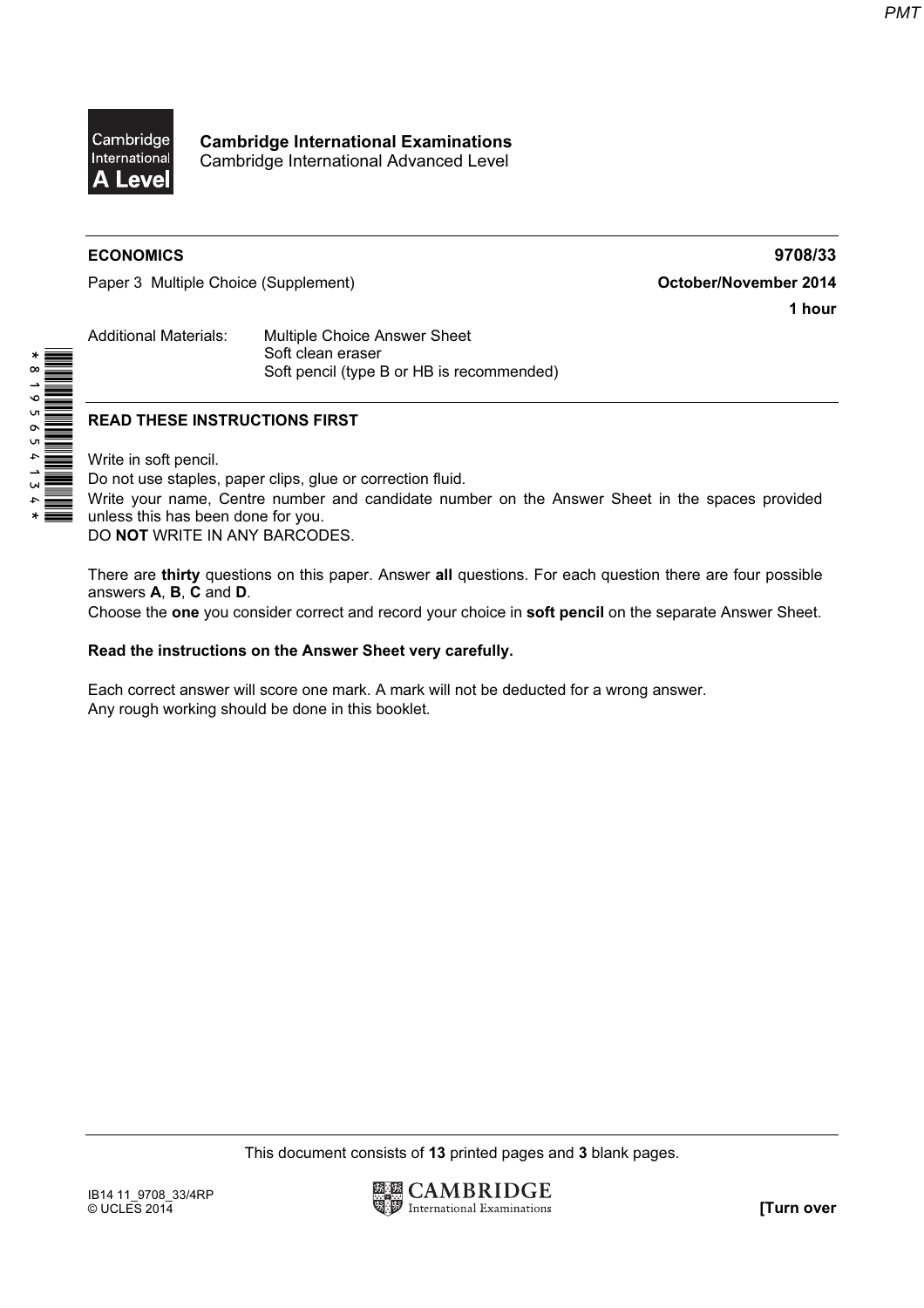1 In an economy no one can be made better off without making others worse off.

What can be concluded from this?

- A All markets are perfectly competitive.
- **B** There are no externalities.
- C The economy is operating on its production possibility curve.
- D The distribution of income reflects what each individual deserves.
- 2 A consumer allocates his expenditure between three goods, X, Y and Z.

The table shows the consumer's marginal utilities for these goods and their prices.

| good                     |    |    |    |
|--------------------------|----|----|----|
| marginal utility (units) | 3  | 5  | 10 |
| price $(\$)$             | 10 | 15 | 30 |

How should the consumer's expenditure be reallocated in order to maximise his utility?

|   | X    |      | 7    |
|---|------|------|------|
| A | less | less | more |
| в | less | more | more |
| C | more | less | less |
| Ŋ | more | more | less |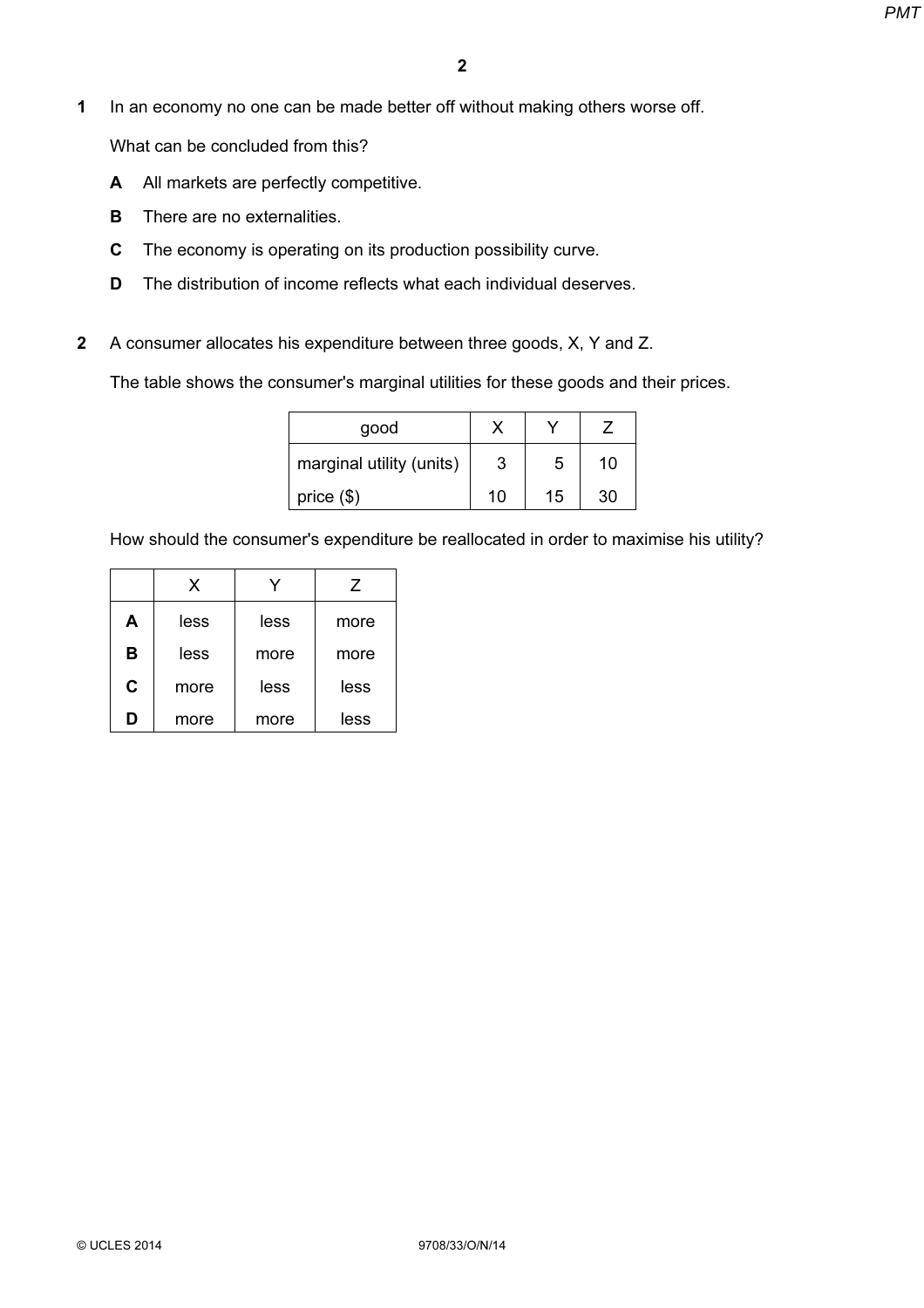3 In the diagram a consumer's budget line shifts from GH to JK.



Which statement is correct?

- A There has been a decrease in the price of both X and Y.
- **B** There has been an increase in the consumer's money income.
- C There has been no change in the price of X or Y.
- D There has been no change in the price of X relative to the price of Y.
- 4 Night shift workers are often paid more than day shift workers performing the same tasks. What could explain this observed wage differential?
	- A higher productivity of day shift workers
	- **B** non-pecuniary disadvantages of working night shifts
	- C the absence of competition between the two groups of workers
	- D the inclusion of economic rent in the wages paid to night shift workers
- 5 A firm currently employs 100 workers and its daily wage bill is \$30000.

An increase in its labour force to 101 workers would result in a \$502 increase in its daily wage bill.

What is the marginal cost of labour per day?

| A \$2 |  |  | <b>B</b> \$202 |  | $C$ \$502 |  | D \$30502 |
|-------|--|--|----------------|--|-----------|--|-----------|
|-------|--|--|----------------|--|-----------|--|-----------|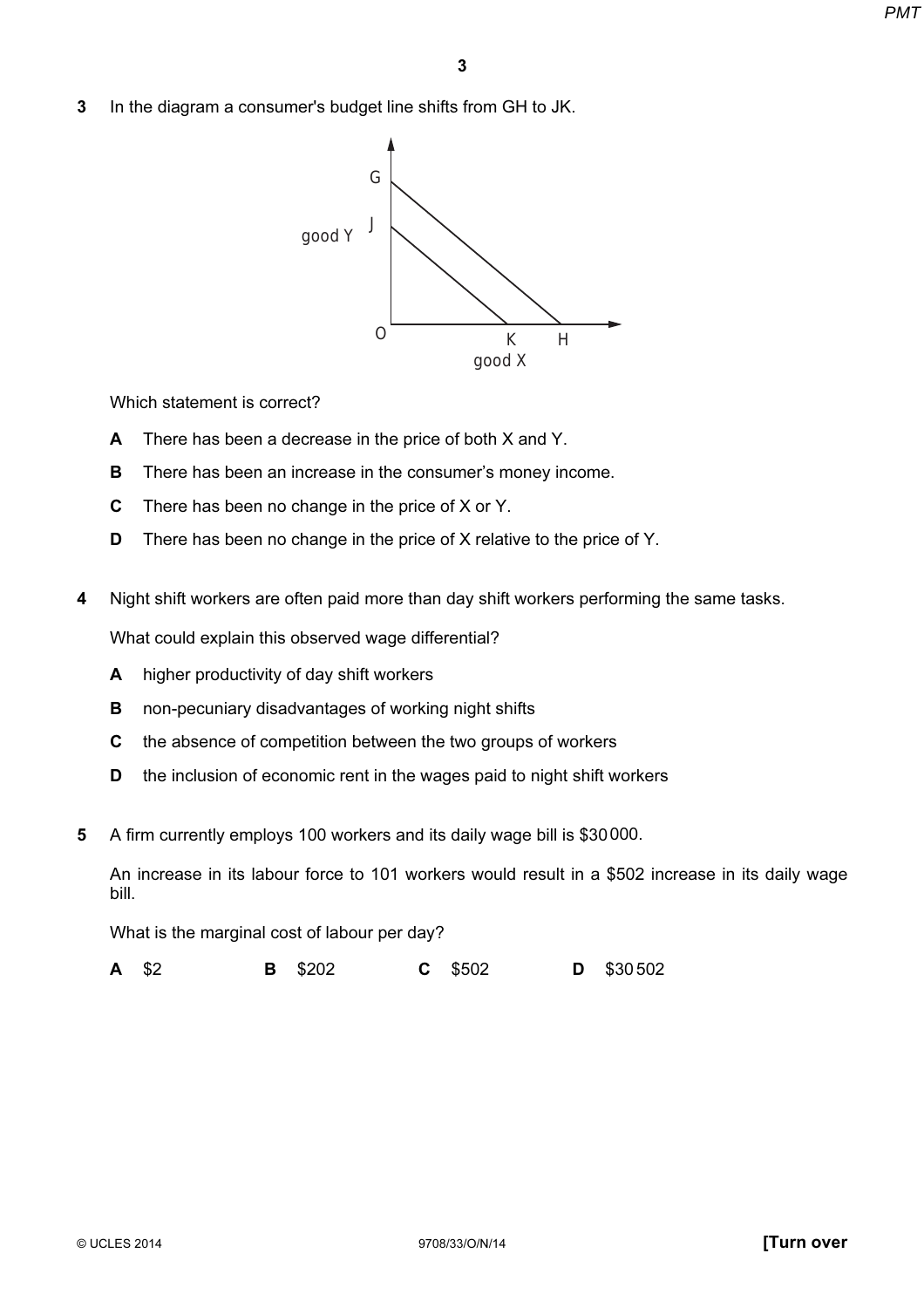6 The curve  $SS<sub>1</sub>$  in the diagram is the supply of labour curve facing a firm before the unionisation of its workforce.



The union negotiates a wage equal to W.

What does the labour supply curve now become?

 $A$  MS<sub>1</sub> **B** SMW<sub>1</sub> **C** WW<sub>1</sub> **D** WMS<sub>1</sub>

7 The diagram shows a worker's supply of labour curve.



The worker is required to work a minimum of 40 hours a week at the hourly wage, 0W.

Which area measures the economic rent obtained by the worker?

 $A \quad x-y$  B  $x+y$  C  $y-x$  D  $y+z$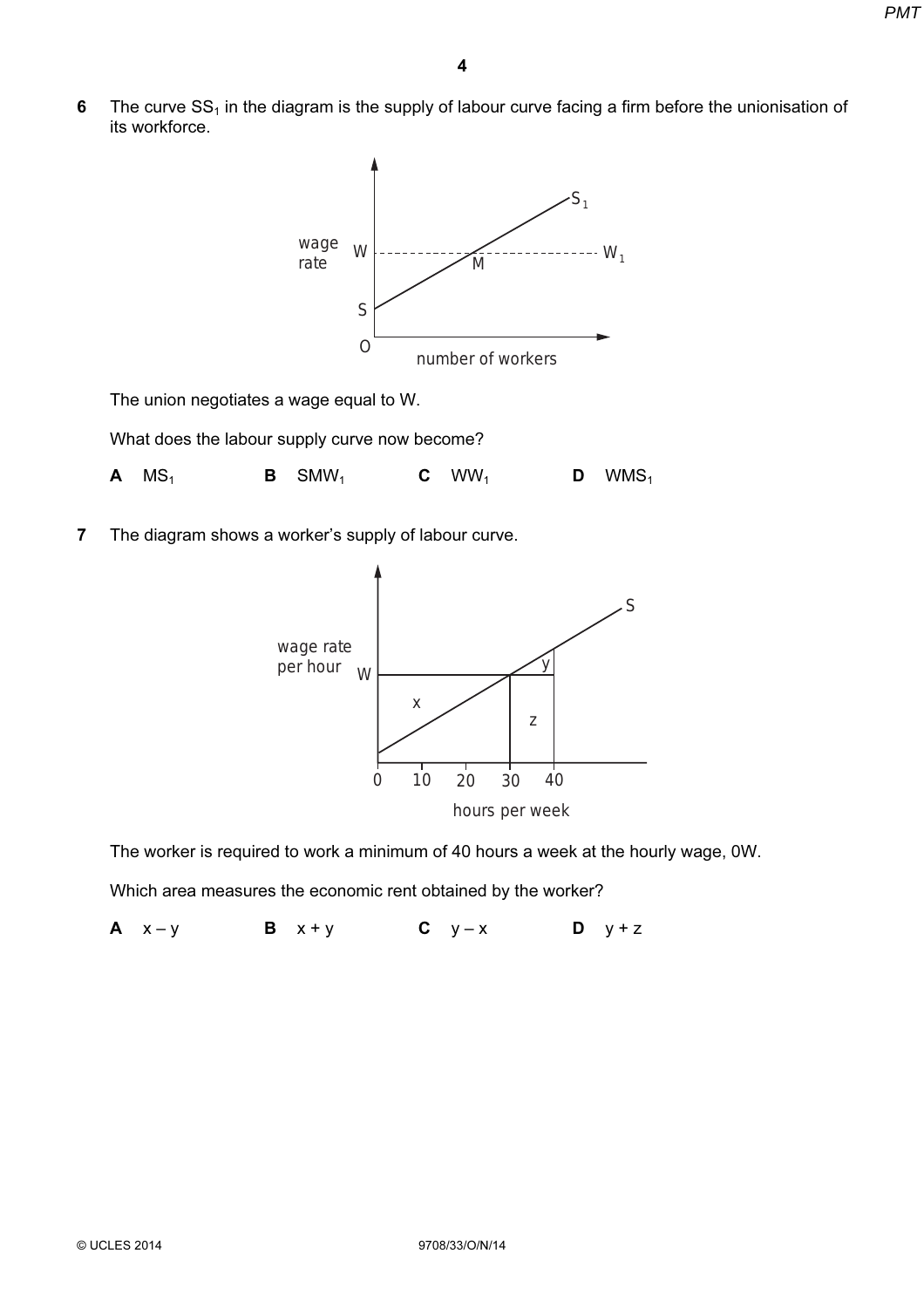8 The curves in the diagram show the different combinations of capital and labour a firm needs to produce given levels of output.



What can be concluded from a comparison of curves in the diagram?

- A Over the 100 to 200 units output range, the firm encounters constant returns to scale.
- B Over the 100 to 200 units output range, the firm encounters decreasing returns to scale.
- C Over the 200 to 300 units output range, the firm encounters decreasing returns to scale.
- D Over the entire range of output, the firm encounters increasing returns to scale.
- 9 The diagram shows a firm's cost and revenue curves.



What could explain why the firm produces output OQ?

- A It is operating in a perfectly competitive market.
- **B** It is seeking to achieve satisfying profits.
- C It is seeking to maximise profits.
- D It is seeking to maximise sales revenue.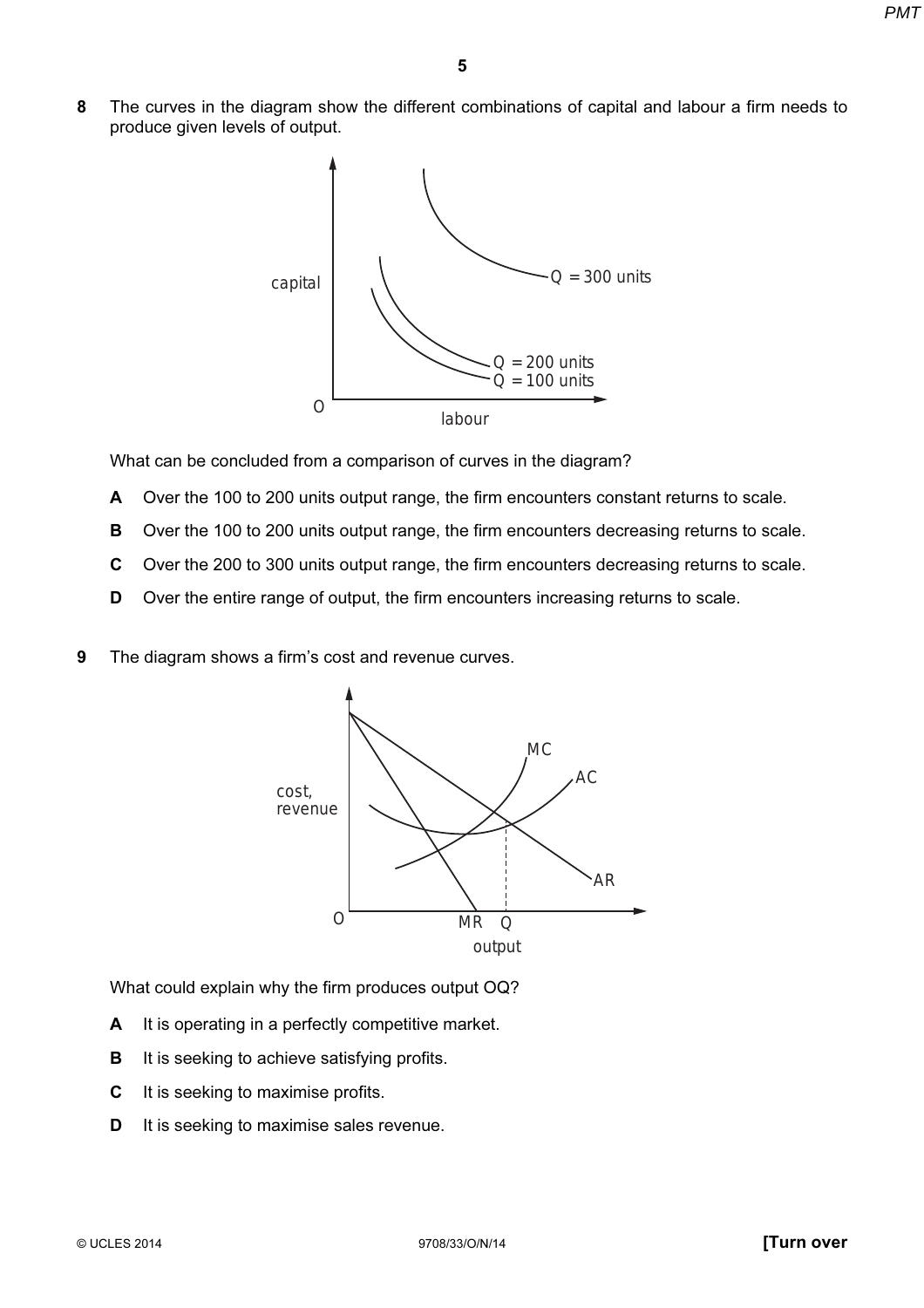| production<br>(tonnes) | total<br>revenue $(\$)$ | marginal<br>$cost($ \$) |
|------------------------|-------------------------|-------------------------|
| $\mathcal{P}$          | 100                     | 10                      |
| 3                      | 130                     | 15                      |
| 4                      | 160                     | 20                      |
| 5                      | 190                     | 25                      |
| 6                      | 220                     | 30                      |
|                        | 250                     | 40                      |

10 The table shows the total revenue and marginal cost of a firm at different levels of production.

Given the firm wishes to maximise its profits, what is the highest output the firm will produce?

- A 3 tonnes B 4 tonnes C 5 tonnes D 6 tonnes
- 11 The diagram shows the percentage market share of mobile network operators in the US in January 2011.



What can be concluded from the diagram?

- A AT&T has the largest share of both markets.
- **B** Small firms are unable to survive in either market.
- C The four firm concentration ratio is greater than 80% in both markets.
- D The market for smartphones is more competitive than the market for all cellphones.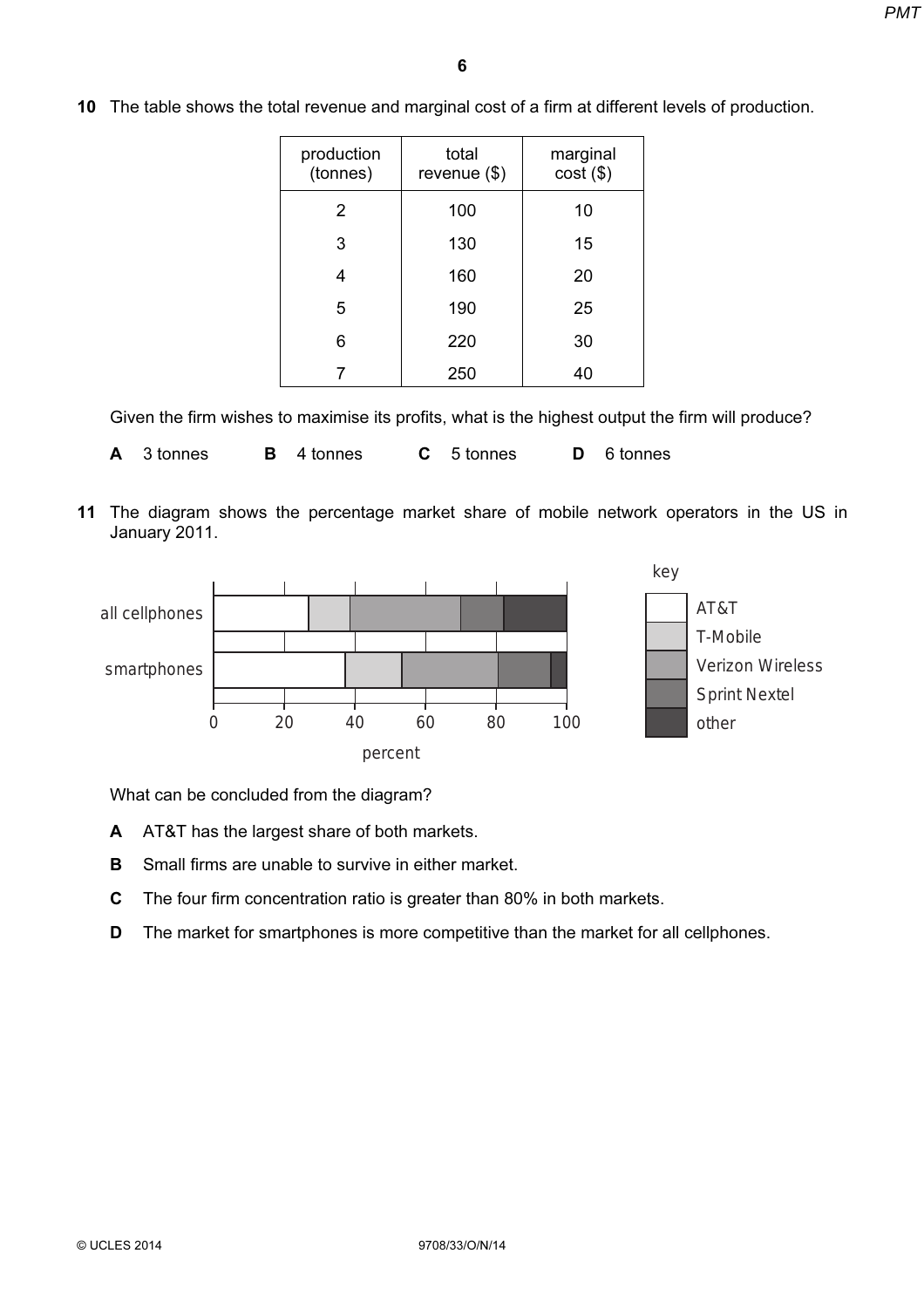12 In the diagram, MC and AC are a profit-maximising monopolist's marginal and average cost curves, and MR and AR, its initial marginal and average revenue curves.



Which distance will measure excess demand if the government sets a maximum price of P?

A JK B KL C KM D LM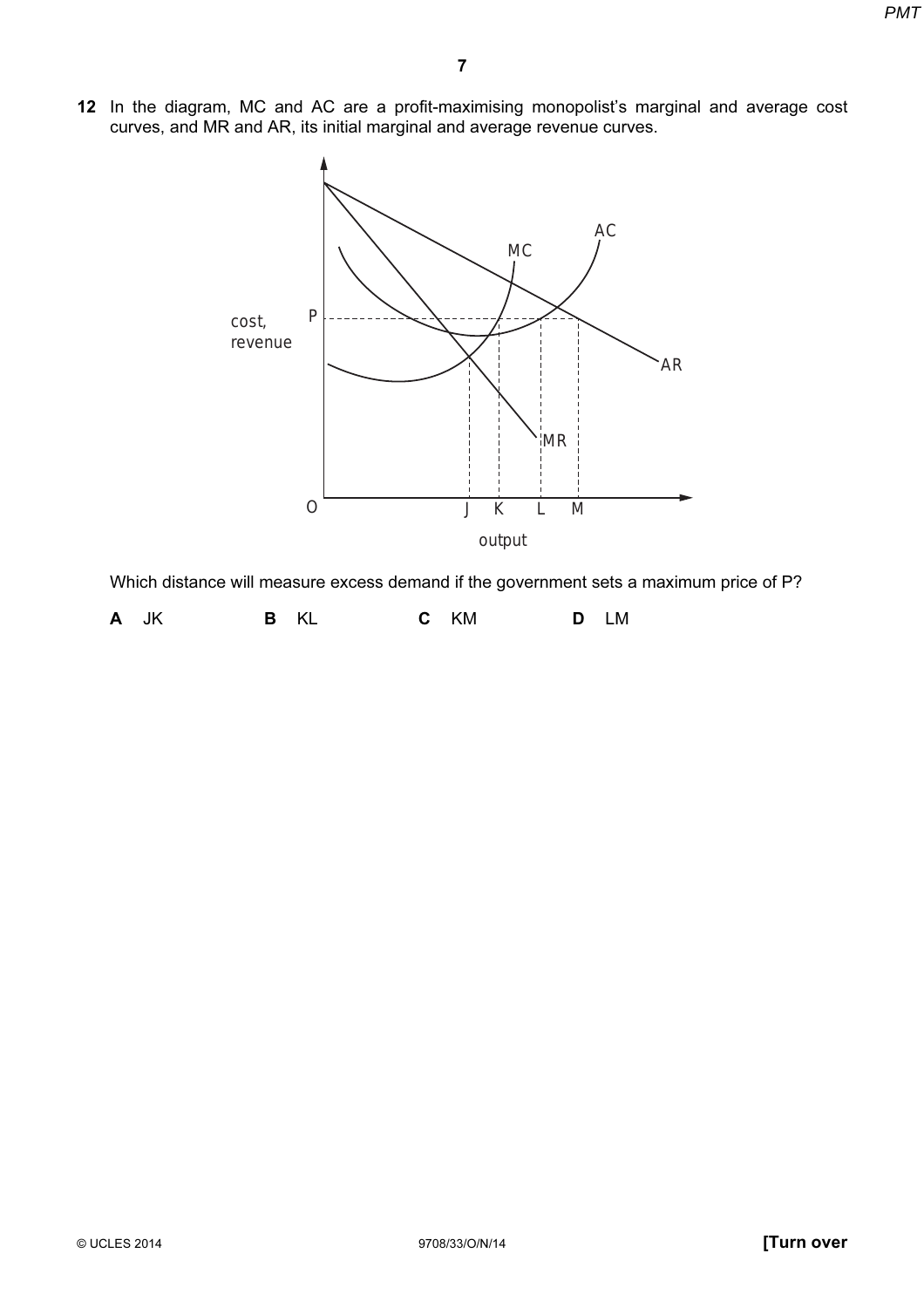13 A country has a negative income tax system.

The curve NT in the diagram shows the country's initial tax schedule.



A change in the tax rate causes the schedule to shift to  $NT_1$ .

What is likely to be the impact on efficiency and on equity?

|   | efficiency  | equity      |
|---|-------------|-------------|
| А | improvement | improvement |
| в | improvement | worsening   |
| C | worsening   | improvement |
| D | worsening   | worsening   |

14 The table shows the costs of two milk producers.

|        | cost per litre<br>(3) |
|--------|-----------------------|
| firm X | 10                    |
| firm Y |                       |

The price received by producers is \$12 per litre. Both firms have been given quotas allowing them to produce 200 litres per day.

Firm Y asks firm X if it can buy firm X's quota.

Assuming constant costs of production and zero costs of entry and exit, what is the minimum amount (per day) firm X would be willing to accept to sell its quota to firm Y?

A \$400 B \$600 C \$1000 D \$2400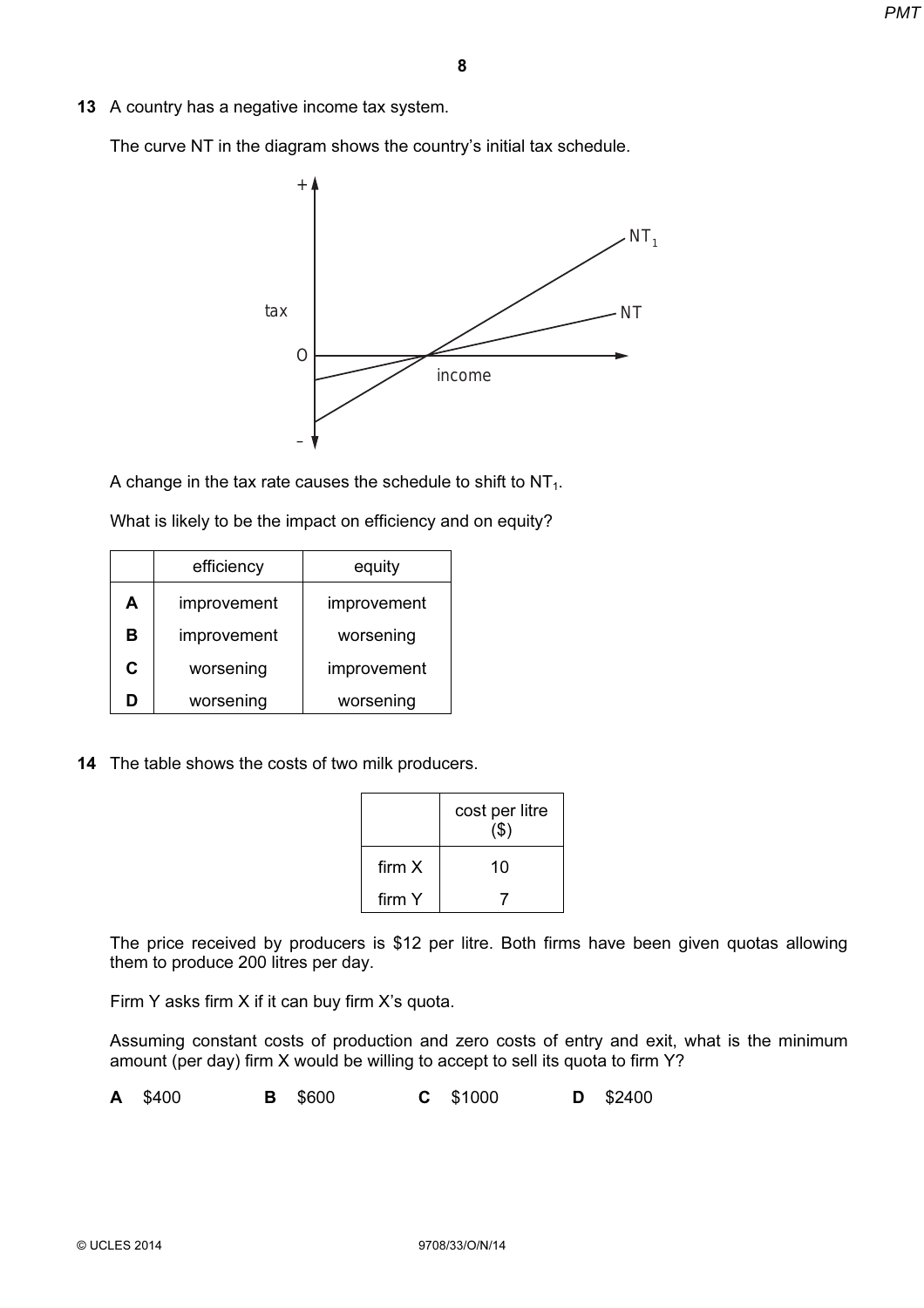15 In the diagram, DD is the demand curve for an agricultural commodity,  $S_1$  is the supply curve in period 1 and  $S_2$  is the supply curve in period 2. The broken curve XY is a rectangular hyperbola.



The government operates a buffer stock scheme designed to keep farm revenue unchanged.

In period 1 the price is fixed at  $P_1$ .

What action will the government need to take in period 2 to fix the price at  $P_2$ ?

- A add quantity JK to the buffer stock
- **B** add quantity KL to the buffer stock
- C release quantity KL from the buffer stock
- **D** release quantity KM from the buffer stock
- 16 What acts as a constraint on the use of income taxes to redistribute income to poorer groups in society?
	- A the costs to employers of tax collection
	- B the fact that poorer groups have a higher marginal propensity to save
	- C the fact that richer and poorer groups have the same marginal propensity to consume
	- D the likelihood that, at some point, higher marginal taxes will reduce tax revenue
- 17 Between 2008 and 2009 a country's national income at current prices increased by 15%. At the same time the country experienced 5% inflation.

Which index number most closely represents the country's national income in 2009 at 2008 prices (2008 = 100)?

A 103 B 110 C 115 D 120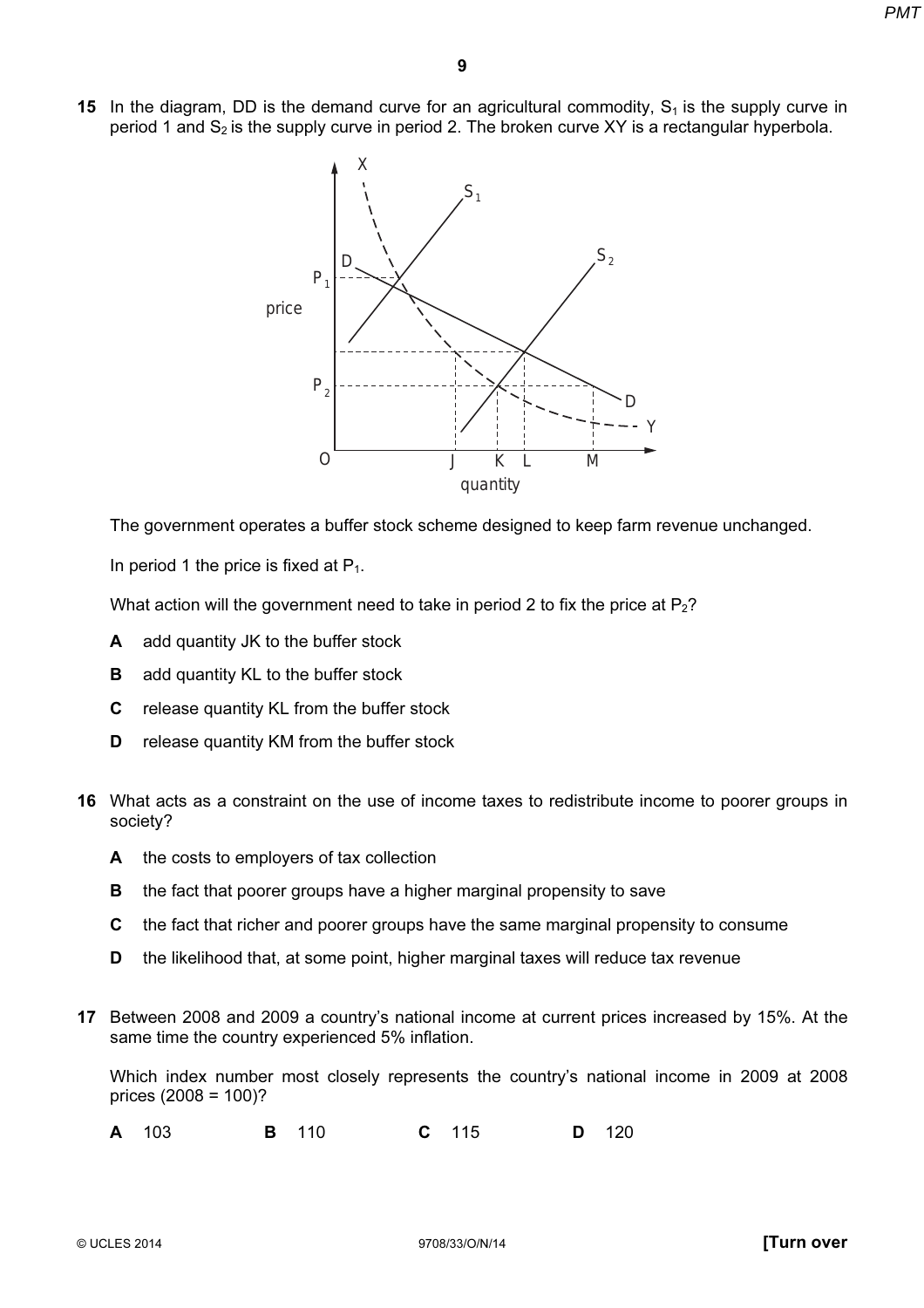18 Despite a government budget deficit, a country's money supply remains unchanged.

What could explain this?

- A The country has a balance of payments surplus equal to the government budget deficit.
- **B** The country's foreign exchange rate is fixed.
- C The government budget deficit is financed by borrowing from the central bank.
- D The government budget deficit is financed by selling government bonds to members of the public.
- 19 The table shows data on a country's gross national product at market prices and on domestic spending.

|                        | year 1<br>\$m\$ | year 2<br>\$m\$ | year 3<br>\$m\$ |
|------------------------|-----------------|-----------------|-----------------|
| GNP at market prices   | 420             | 440             | 560             |
| private consumption    | 200             | 260             | 300             |
| government consumption | 120             | 120             | 140             |
| gross investment       | 90              | 80              | 130             |

In which of these years will the country be faced with a deficit on the current account of the balance of payments?

|   | year 1 | year 2 | year 3 |
|---|--------|--------|--------|
| Α | no     | yes    | yes    |
| в | no     | yes    | no     |
| C | yes    | no     | yes    |
| D | yes    | no     | no     |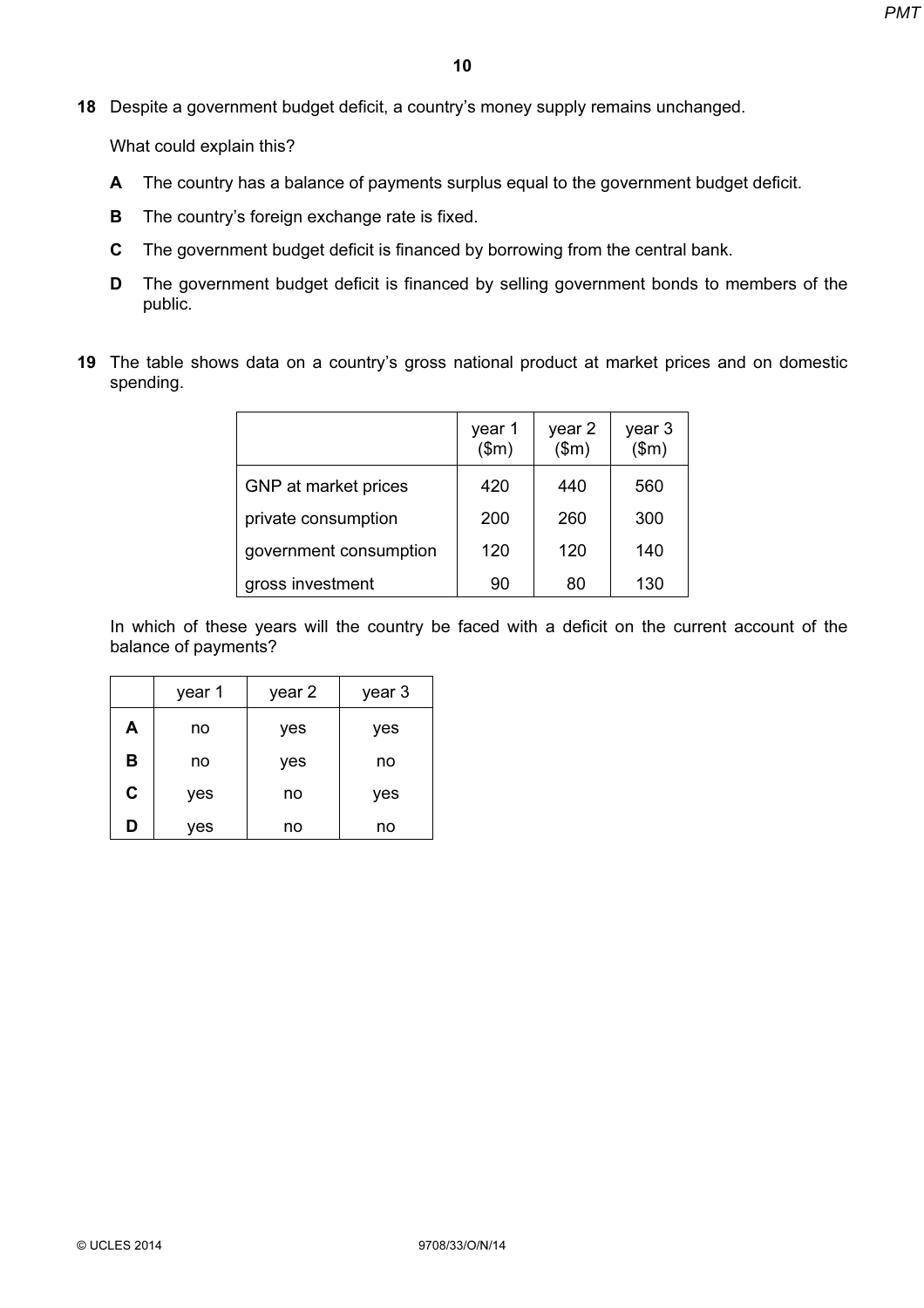20 The diagram shows a shift in the economy's saving function from  $S_1$  to  $S_2$ .



What can be deduced from the diagram?

- A Autonomous consumption has increased.
- **B** Equilibrium national income has increased from  $OY_1$  to  $OY_2$ .
- C The marginal propensity to save has increased.
- **D** The multiplier has increased.
- 21 A country's government has a fiscal deficit of \$200 billion which it finances by borrowing from the central bank.

In the absence of offsetting factors, what will happen to aggregate expenditure and to the money supply if the government reduces the size of its deficit to \$120 billion by cutting public spending?

|   | aggregate<br>expenditure | money supply |
|---|--------------------------|--------------|
| А | decrease                 | decrease     |
| в | increase                 | decrease     |
| C | decrease                 | increase     |
|   | increase                 | increase     |

22 According to Keynesian theory, in which circumstance will there always be an increase in the demand for money?

|    | real income | price level | interest rates |
|----|-------------|-------------|----------------|
| А  | constant    | decrease    | increase       |
| в  | constant    | increase    | decrease       |
| C. | increase    | decrease    | decrease       |
|    | increase    | increase    | increase       |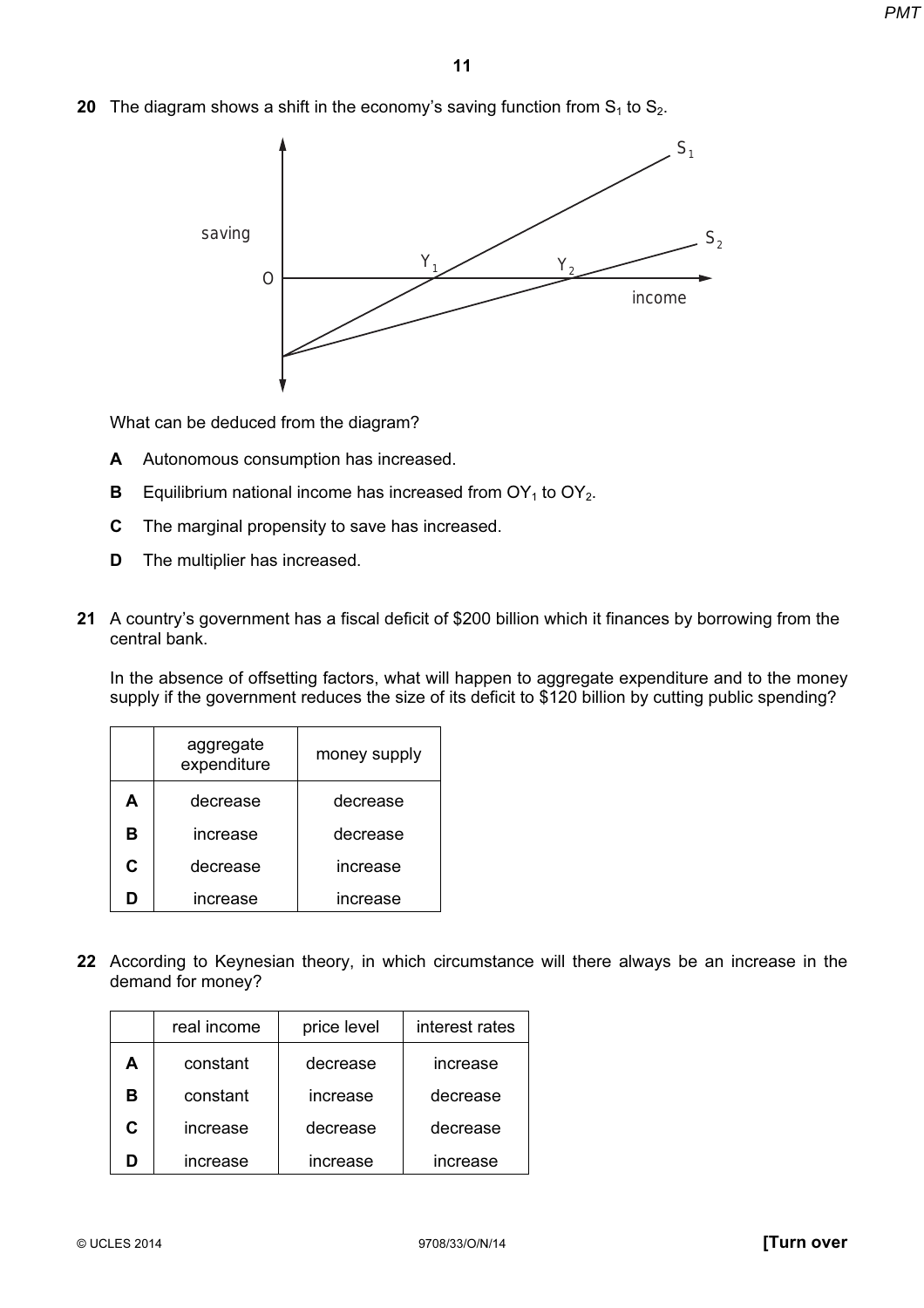- 23 According to loanable funds theory, what will cause the rate of interest to rise?
	- A a decrease in the demand for money
	- **B** an increase in the level of savings
	- C an increase in the rate of investment
	- **D** an increase in the supply of money
- 24 What is most likely to cause a decrease in a country's long-run rate of economic growth?
	- A an ageing population
	- **B** increased inward migration
	- C a decrease in the government's budget deficit
	- D a decrease in the share of agriculture in the country's GDP
- 25 The graph shows the annual percentage changes in the prices of new houses and existing houses in the United Kingdom between 2010 and 2012.



What can be concluded from the graph?

- A From October 2010 new houses on average were more expensive than existing houses.
- **B** The average price of new houses peaked in October 2011.
- C The average price of existing houses was lower in May 2011 than in May 2010.
- D The average price of existing houses fell to their lowest level in May 2011.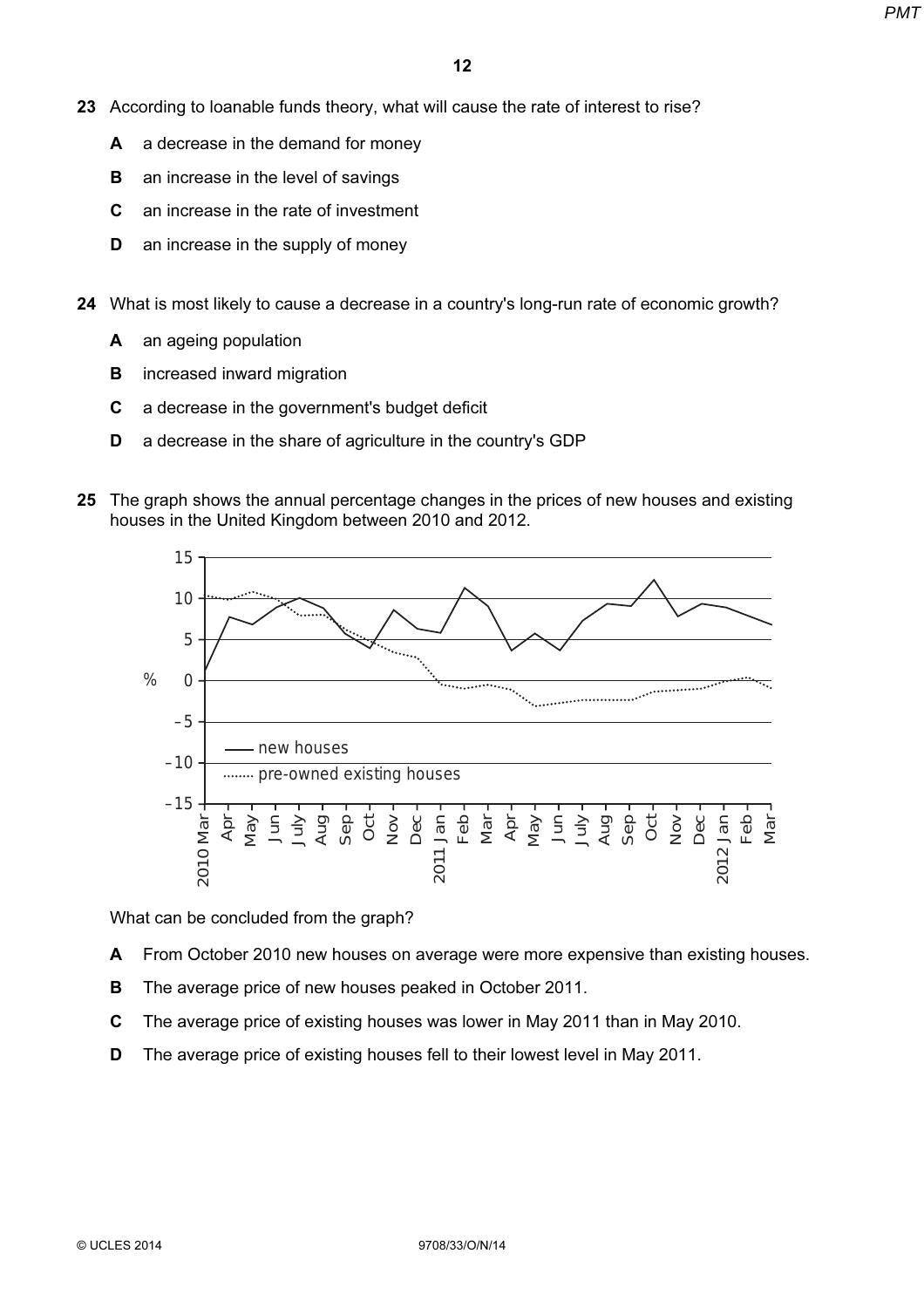26 The Human Development Index (HDI) measures three dimensions of human development.

What is not included as one of these dimensions?

- A access to knowledge
- **B** a decent standard of living
- C a long and healthy life
- D equal economic opportunity
- 27 What is the opportunity cost to society of an increase in unemployment?
	- A the increase in taxes to pay for unemployment benefits
	- **B** the loss in national output
	- C the reduction in the disposable income of those who lose their jobs
	- D the resulting increase in the government's fiscal deficit
- 28 Which policy to correct a balance of payments deficit would be classified as an expenditure dampening policy?
	- A a devaluation of the exchange rate
	- **B** an increase in direct taxes
	- C an increase in import tariffs
	- **D** the introduction of import quotas
- 29 An economy with unemployed resources experiences an increase in government expenditure financed by borrowing from the non-bank private sector.

What would diminish the resulting increase in GDP?

- A an expansion of the money supply
- **B** an increase in private investment
- C a reduction in the marginal propensity to save
- D a rise in the level of interest rates
- 30 What would be an economic benefit to a major trading economy of imposing a tariff on imported goods?
	- A It would increase labour productivity.
	- B It would increase pressure on foreign suppliers to reduce their prices.
	- C It would make the country's exports more competitive.
	- D It would reduce the prices paid by consumers for imported goods.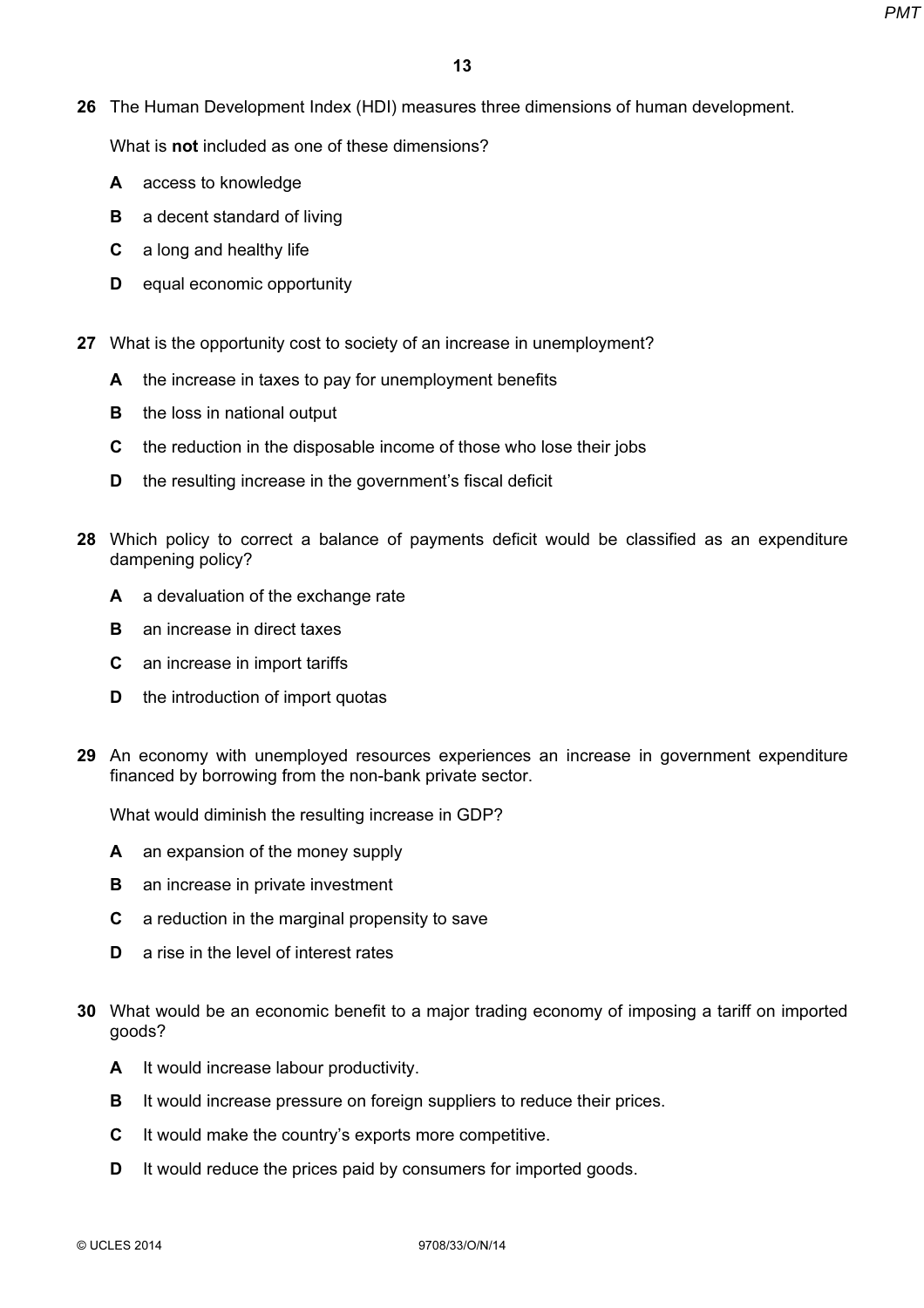# BLANK PAGE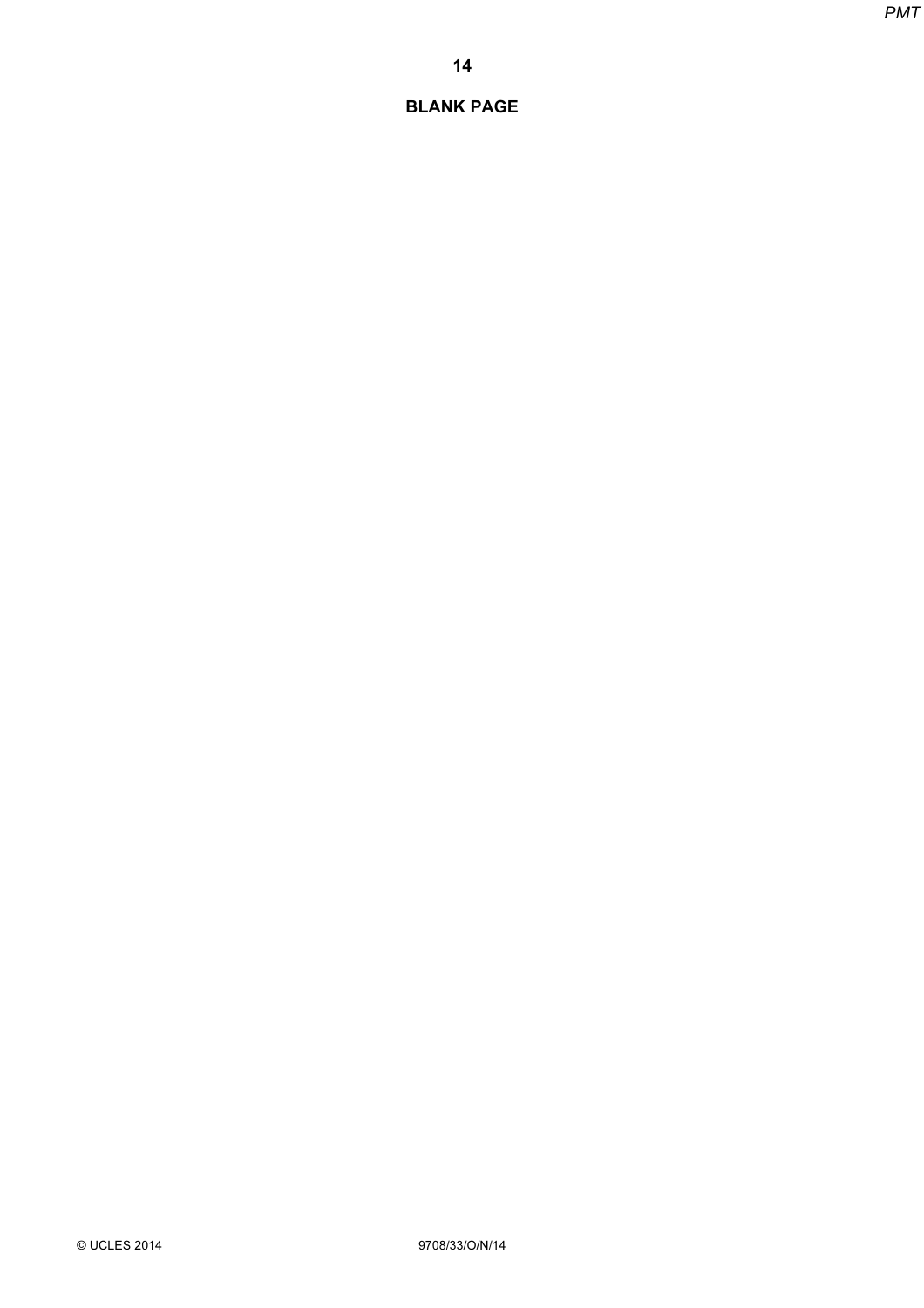## 15

### BLANK PAGE